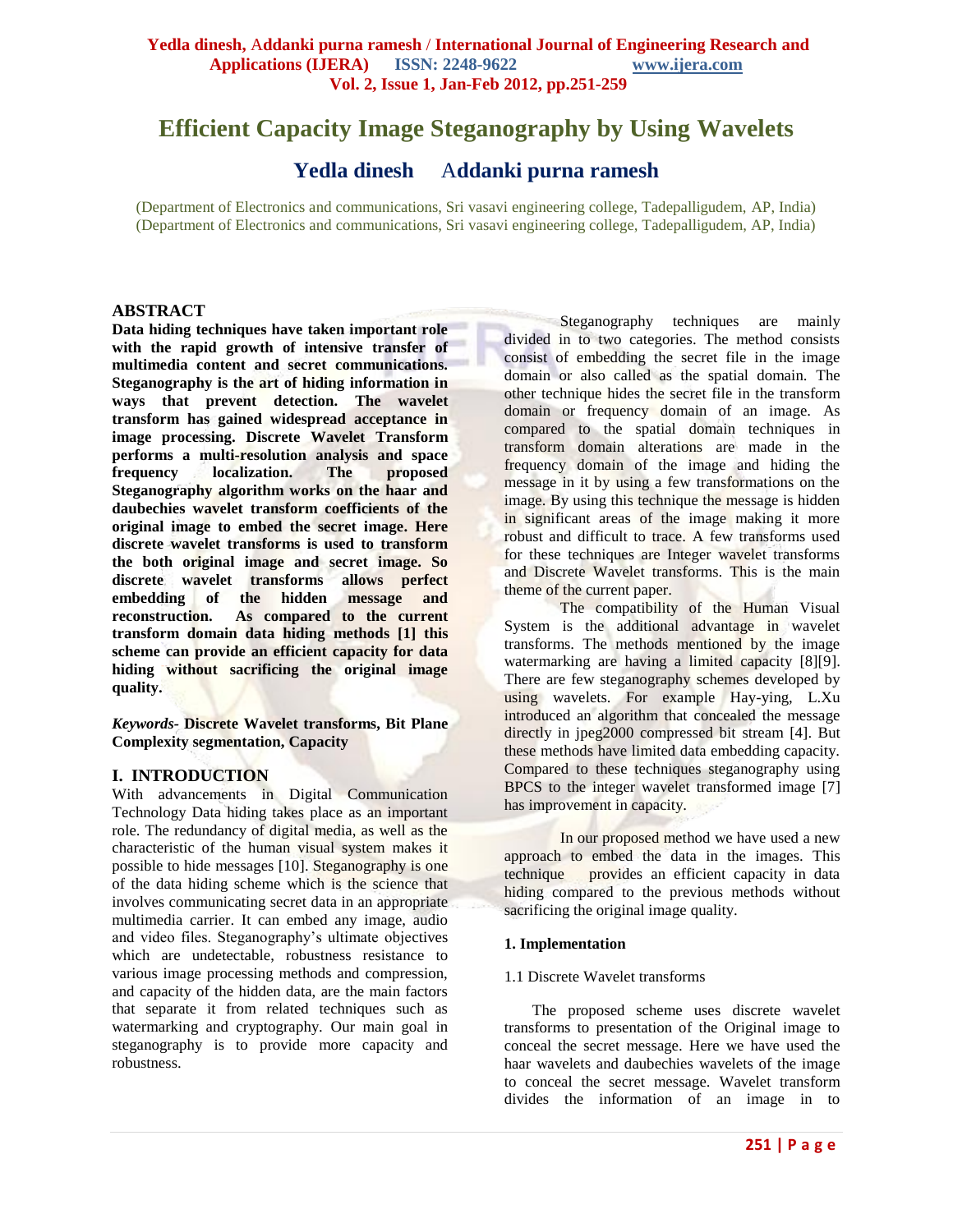approximation and detail sub signals. The LL band includes the low pass coefficients and represents a soft approximation to the image and other three detail sub signals shows the vertical, horizontal and diagonal details or changes in the images.

#### 1.1.1 Haar wavelet transforms

To understand how wavelets work, let us start with a simple example. Assume we have a 1D image with a resolution of four pixels, having values [9 7 3 5]. Haar wavelet basis can be used to represent this image by computing a wavelet transform. To do this, first the average the pixels together, pair wise, is calculated to get the new lower resolution image with pixel values [8 4]. Clearly, some information is lost in this averaging process. We need to store some detail coefficients to recover the original four pixel values from the two averaged values. In our example, 1 is chosen for the first detail coefficient, since the average computed is 1 less than 9 and 1 more than 7. This single number is used to recover the first two pixels of our original four-pixel image. Similarly, the Second detail coefficient is -1, since  $4 + (-1) = 3$  and  $4 - (-1) = 5$ . Thus, the original image is decomposed into a lower resolution (two-pixel) version and a pair of detail coefficients. Repeating this process recursively on the averages gives the full decomposition shown in Table 1.

| Resolution     | Table 1<br>Averages | Detail<br>Coefficients |
|----------------|---------------------|------------------------|
|                | [9735]              |                        |
| $\mathfrak{D}$ | [84]                | $[1 -1]$               |
|                | [6]                 | $[2]$                  |

Decomposition to lower resolution

Thus, for the one-dimensional Haar basis, the wavelet Transform of the original four-pixel image is given by [6 2 1 -1]. We call the way used to compute the wavelet transform by recursively averaging and differencing coefficients, filter bank. We can reconstruct the image to any resolution by recursively adding and subtracting the detail coefficients from the lower resolution versions.

The basic functions for the spaces  $(V<sup>j</sup>)$  are called scaling functions and wavelet functions which are denoted by the symbol  $\phi$  and  $\psi$ . A simple basis for  $V^j$  is given by the set of scaled and translated box functions

$$
\Phi_{r,s}(x) = 2^{r/2} \phi(2^r x - s) \tag{1}
$$

Where r, s is the integers and  $x$  is a variable in continuous space.

$$
\Phi[\mathbf{x}] = \begin{cases} 1, x \in [0,1) \\ 0, otherwise \end{cases}
$$

And the wavelet functions are given by  $\Psi_r$ .

$$
\Psi_{r,s}(x) = 2^{r/2} \Psi(2^r x - s)
$$
(2)  

$$
\Psi[x] = \begin{cases} 1, 0 \le x \le 0.5\\ -1, 0.5 \le x \le 1\\ 0, elsewhere \end{cases}
$$

Whatever function is there with in the first subspace even that also we should be able to analyze using the function which covers the next subspace and based on this subspace coverage arguments are given as

$$
\Phi(x) = \sum_{n} h\phi(n)\sqrt{2}\phi(2x - n) \tag{3}
$$

$$
\Psi(x) = \sum_{n} h \psi(n) \sqrt{2} \phi(2x - n) \tag{4}
$$

The DWT for an image as a 2D signal will be obtained from 1D DWT. We get the scaling function and wavelet function for 2D by multiplying two 1D functions. The scaling function is obtained by multiplying two 1D scaling functions:  $\phi(x, y) = \phi(x)$  $\phi(y)$ . The wavelet functions are obtained by multiplying two wavelet functions or wavelet and scaling function for 1D. For 2D case there exist three wavelet functions that scan details in horizontal  $\Psi^H(x,y) = \Psi(x) \phi(y)$ , vertical  $\Psi^V(x, y) = \phi(x) \Psi(y)$ and diagonal directions:  $\Psi^{D} = \Psi(x) \Psi(y)$ .

This may be represented as four channel perfect reconstruction filter bank as shown in Fig 1. Now each filter is 2D with the subscript indicating the type of filter (HPF or LPF) for separable horizontal and vertical components. By using these filters in one stage, an image is decomposed in to four bands. There exist three types of detail images for each resolution: horizontal (HL), vertical (LH) and diagonal (HH). The operations can be repeated on the low low (LL) band using the second stage of identical filter bank. The 2 level discrete wavelet transform is shown in Fig 2.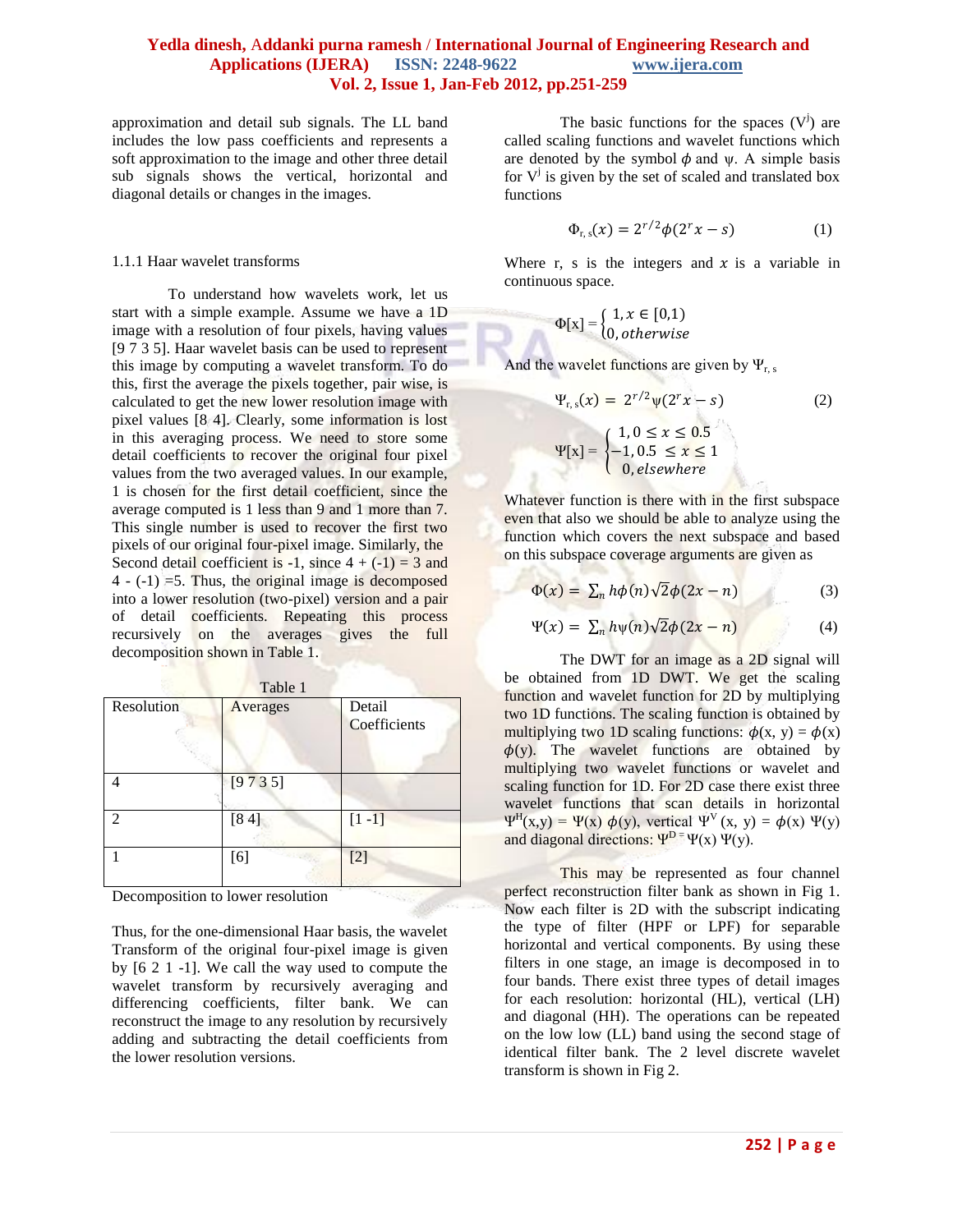

Figure 1.One Filter Stage in 2D DWT





In Haar basis the transform is given as  $X[2k]=\frac{1}{6}$  $\sqrt{2}$  $(x[2k] + x[2k+1])$ ,  $X[2k+1] = \frac{1}{6}$  $\frac{1}{\sqrt{2}}$ (x[2k]-x[2k-1]) and the reconstruction is obtained from  $x[n]=\sum_{k\in\mathbb{Z}}X[k]\phi_k[n]$ . The Transformation of the 2D image is a 2D generalization of the 1D wavelet transform. It applies the 1D wavelet transform to each row of pixel values. This operation provides us an average value along with detail coefficients for each row. Next, the transformed are treated as if they were themselves an image and apply the 1D transform to each column. The resulting values are all detail coefficients except a single overall average coefficient. In order to complete the transformation, this process is repeated recursively only on the quadrant containing averages.

1.1.2 Daubechies wavelet transforms

Daubechies wavelets are a family of orthogonal wavelets defining a discrete wavelet transforms and characterized by a maximal number of vanishing moments for some given support. This kind of 2DDWT aims to decompose the image into approximation coefficients (cA) and detailed coefficient cH, cV and cD(horizontal, vertical and diagonal) obtained by wavelet decomposition of the Original image.

This is based on the four magic numbers  $h_0$ ,  $h_1$ ,  $h_2$  and  $h_3$  It has compact support and zero moments of father function

$$
M_{i} = \int x \Phi(x) dx = 0 \tag{5}
$$

and from the below first two equations corresponding to the orthonormality in  $L_2$  and third equation to satisfy dialation equation and fourth one refers to the moment of the father function.

$$
h_0^2 + h_1^2 + h_2^2 + h_3^2 = 1
$$
 (6)

$$
h_0 h_2 + h_1 h_3 = 0 \tag{7}
$$

$$
h_0 + h_1 + h_2 + h_3 = \sqrt{2}
$$
 (8)

$$
h_1 + 2h_2 + 3h_3 = 0 \tag{9}
$$

Wavelet transforms are multi-resolution image decomposition tool that provide a variety of channels representing the image feature by different frequency sub bands at multi-scale. When decomposition is performed, the approximation and detail component can be separated. The steps for decomposition and reconstruction of an image are shown in the Fig3 and Fig4 below.



Figure 3. Steps for decomposition of an image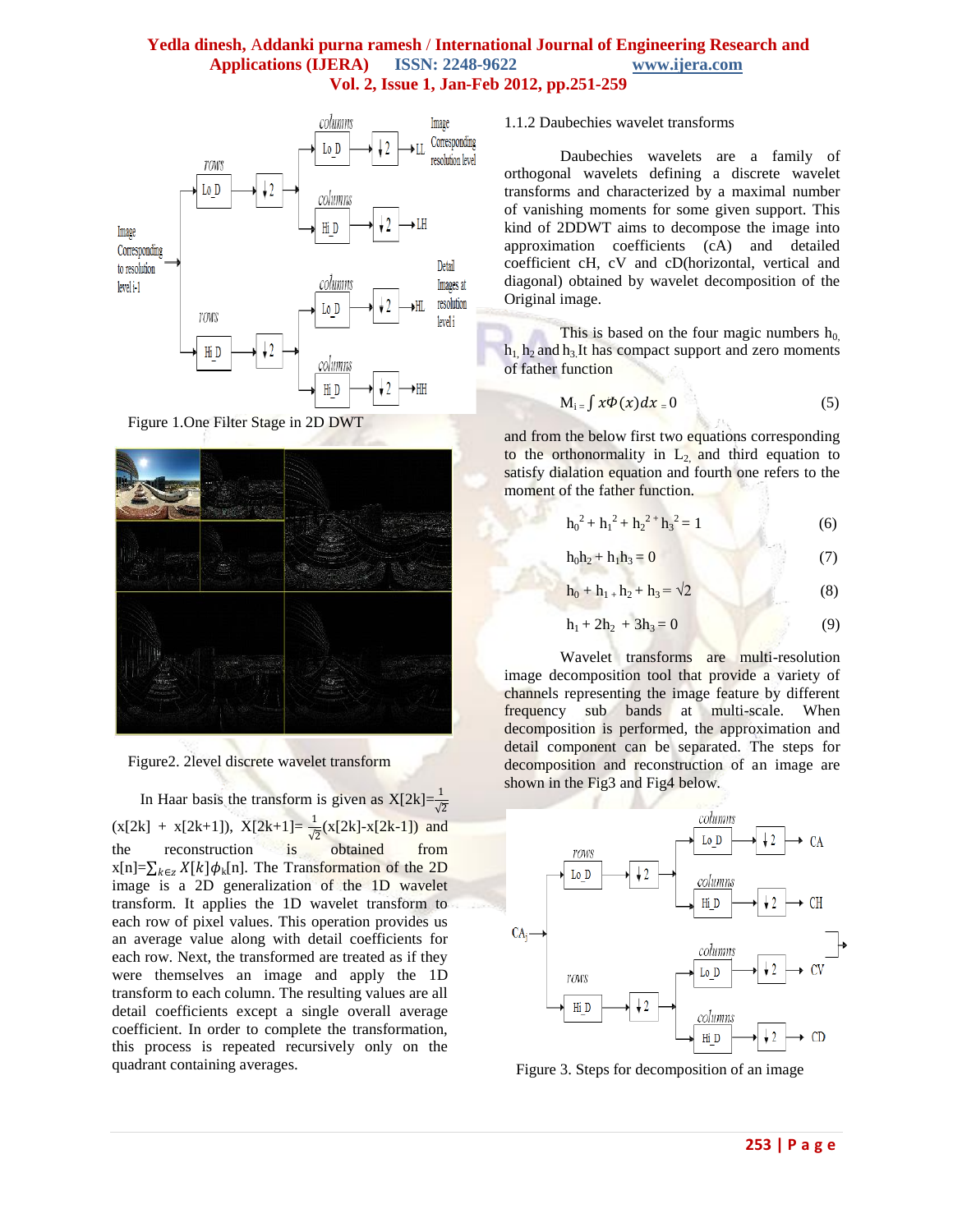

Figure 4. Steps for reconstruction of an image

In daubechies wavelet transforms, the wavelet type balanced frequency responses. These use overlapping windows, so the high frequency coefficients spectrum reflects all high frequency changes. Therefore these are useful in image processing and noise removal of audio signal processing.

#### **2 Bit Plane Complexity Segmentation**

The Original image is divided in to bit planes using bit plane decomposition technique, and from this the complexity is calculated to find the capacity of blocks and hidden source is embedded. Due to that in this the calculation is based on the image complexity on each bit plane. In this we used the black and white border complexity measurement for determining the complexity of a block.



Figure 5. BPCS model for image steganography to obtain a stego image.

#### 2.1 Block Segmentation

We take each bit corresponding to its position and form eight corresponding bit planes as we can see from the Fig 4 shown below [1]. We divide each sub blocks in to bit planes each of size 8×8. We need to check for the complexity of each of these sub blocks to determine the complexity and then capacity. We rearrange the secret data by determining the capacity of blocks and embed without affecting the original image.



Figure 6. Decomposition into bit planes

The capacity of the blocks is determined by the maximum complexity in the relavant channel and comparative threshold used for making decision on the planes of that channel.

#### 2.2 Complexity measurement

The complexity measure is given by

$$
\alpha = \frac{k}{\text{The Max Possible B-W changes in image}} \tag{10}
$$

Where k is the total length of black and white border in that particular image leading to values of  $\alpha$  such that  $0 < \alpha < 1$ . Consider for a case of square binary image consisting of  $2^n$  rows and  $2^n$  columns  $(2^n \times 2^n)$ the maximum number of black and white changes in the image would be given by  $2 \times 2^{n} \times (2^{n}-1)$ . Then the complexity measure ' $α$ ' is defined as

$$
\alpha = \frac{k}{2 \times 2^n \times (2^n - 1)}
$$

Where  $0 \le k \le 2 \times 2^{n} \times (2^{n} - 1)$ 

A simple example is if we consider a black pixel surrounded by four white pixels which are having all its four connected neighbors as white pixels, we will have a border length of four. This is because there are two color changes along the row and also along the column making a total of 4.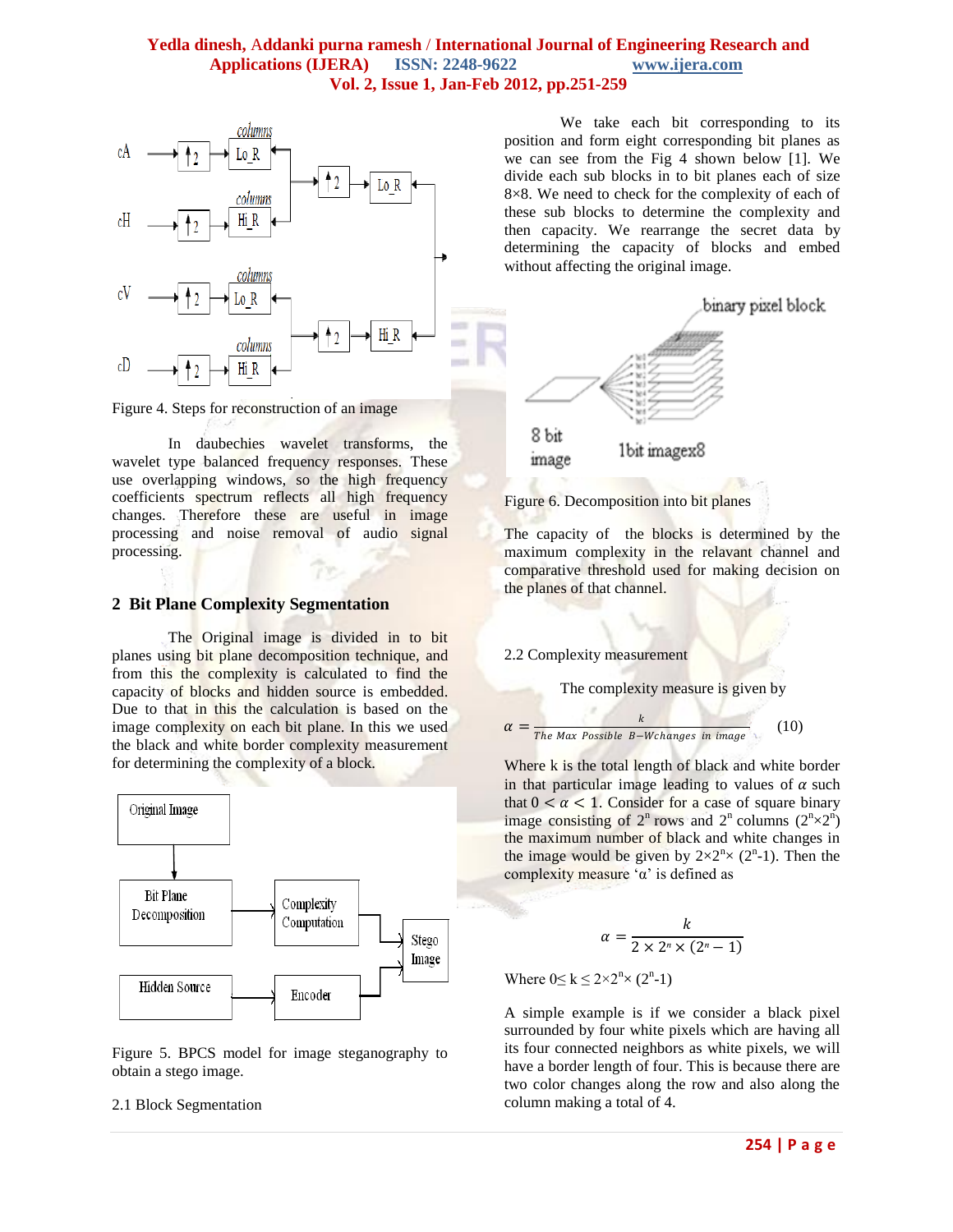

Figure 7.Single white pixel surrounded by four black pixels.

# **3 Algorithmic approaches**

The block diagram of the embedding procedure is shown in Fig 8.



Figure 8. Block diagram of the embedding algorithm

The blocks of embedding algorithm is explained in the following steps

**Step 1:** Consider a Original image

**Step 2:** Apply 2level Discrete wavelet transforms for the original image and segment it into 8×8 blocks.

**Step 3:**The secret key is used to determine the order of blocks selected for embedding.

**Step 4:** The maximum complexity of blocks is calculated for each channel, and also threshold calculation.

 $T = \frac{\alpha}{N} \sum^{N} |I_{W}|$ 

Where  $I_w$ 's are the coefficients of discrete wavelet transforms for the original image, N is the number of coefficients.

**Step 5:** The Capacity of the each block is determined finding its first MSB plane possessing a complexity higher than the threshold.

**Step 6:** Apply the 2level discrete wavelet transforms for the secret image.

**Step 7:** The embedding method is described as, After transforming the original image A, let us consider the coefficients of size  $G_A \times H_A$  represented as

$$
A = \{C_{ij} | 0 \le i < G_A, \ 0 \le j < H_A\}
$$

Where  $C_{ii}$  are the coefficients corresponding to the RGB channels in the transformed image. and M be the DWT coefficients of the secret message 's'.

$$
M = \{m_{ij} | 0 \le i < s, \, 0 \le j < s\}
$$

where  $m_{ii}$  belongs to the corresponding coefficients of the transformed secret image. For the embedding of the "s" coefficients of the secret message M into the capacity of the blocks in the transformed image we first rearrange the secret message M\* as

$$
M^* = \{m^*_{ij} | 0 \le i < s^*, \ 0 \le j < s^*, \ m^*_{ij} \{0, 1, \ldots, 2^c - 1\} \}
$$

Where c is the total capacity of blocks and  $s^*$  $G_A \times H_A$ , then we form the coefficients by

$$
\mathbf{M}^*_{ij} = \sum_{k=0}^{c-1} m_{ij \times c+k} \times 2^{c-1-k}
$$

In the transformed image, if the value of the DWT coefficient is less than the threshold, then embedding process is done by storing the secret message coefficients  $m^*_{ij}$  to  $C_{ij}$ . So the set of coefficients  ${C_1, C_2, \ldots, C_s^*}$  of  $C_{ij}$  of the chosen coefficients for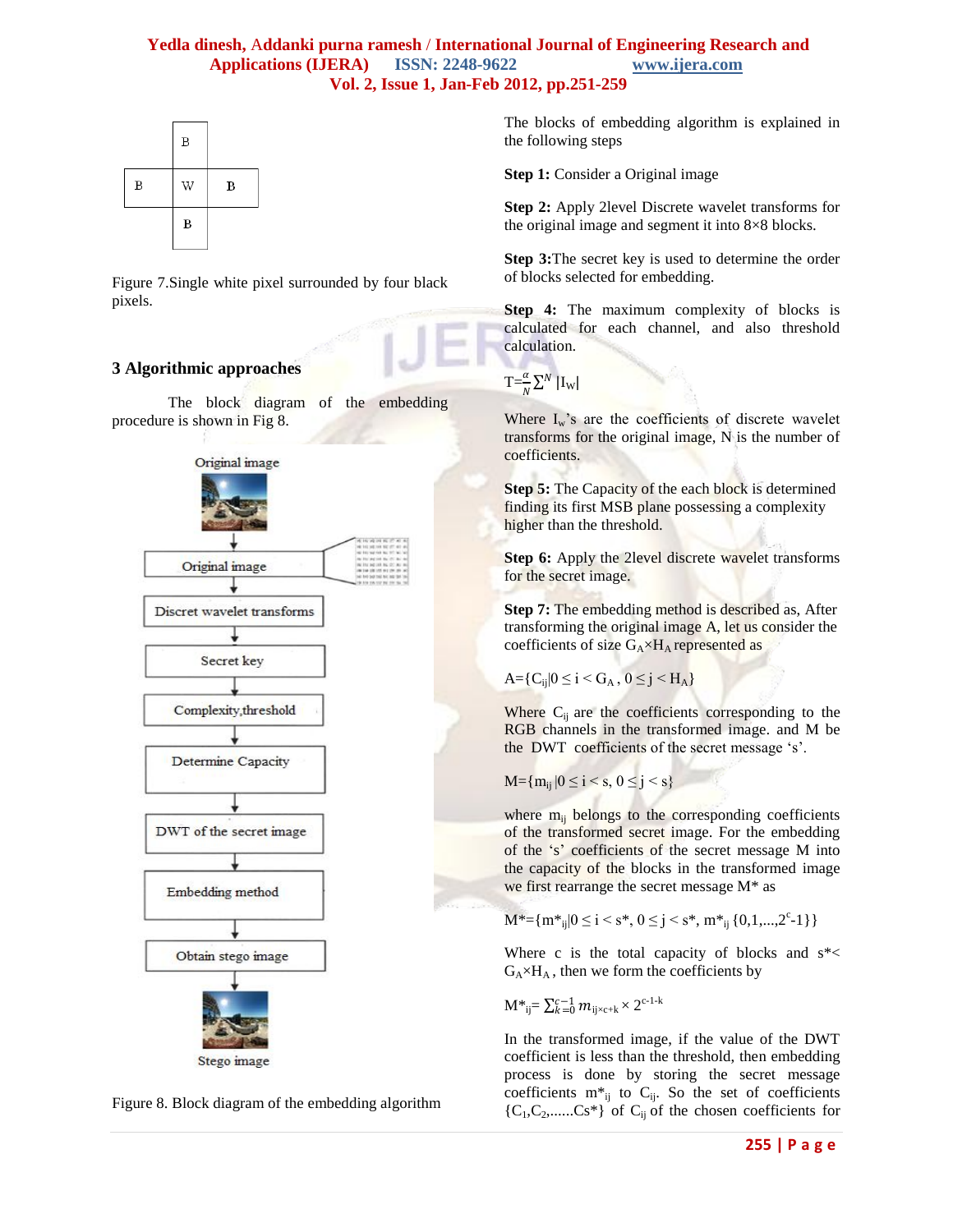storing secret message coefficients  $m^*_{ij}$  is modified to form the stego image coefficients  $C^*_{ij}$  as follows

$$
C^*{}_{ij} = C_{ij} - C_{ij} \bmod 2^c + m^*{}_{ij}
$$

**Step 8:** Finally the stego image is formed.

The block diagram of extracting procedure is shown in Fig 9



Figure 9: Block diagram of the Extracting algorithm.

The blocks of Extracting algorithm is explained in the following steps.

**Step 1:** Apply inverse 2level discrete wavelet transforms to the original image and secret image.

**Step 2:** The secret key is used for extracting the secret images.

**Step 3:** In Extraction process the secret images are extracted. The set of coefficients  $\{C^*, C^*, C^*, ... C^*s^*\}$ storing the secret message coefficients are selected and reconstructed. So the embedded secret message coefficients m<sub>ij</sub> can be recovered by m<sub>ij</sub> =  $C^*_{ij}$  mod  $2^c$ .

## **III. RESULTS**

The 512×512 original image is considered in our experiments and compared to the performance of our method to that of the previous method [1]. Here we have used discrete wavelet transforms and Bit plane complexity segmentation to hide the secret images. Therefore we can compare the capacity and the image quality obtained using the same threshold in both methods. In our experiment we have shown the normalized results for haar and daubechies wavelet transforms and obtained the results compared to the previous method with new approach for jpeg images. This is also applicable to other types of discrete wavelets. This shows that we have an efficient capacity. Usually the invisibility of the hidden messages is measured in terms of Peak Signal to Noise Ratio.

$$
PSNR = 10 \log_{10} (S^2 / MSE) \tag{11}
$$

Where

$$
S^{2} = \frac{1}{M \times N} \sum_{i=1}^{m} \sum_{j=1}^{n} J^{2} (i, j)
$$
 (12)

And Mean Square error is defined as

$$
MSE = \frac{1}{M \times N} \sum_{i=1}^{m} \sum_{j=1}^{n} [J(i,j) - J'(i,j)]^2
$$
 (13)

Where J represents the coefficients in stego image.

Encryption of secret image by using haar wavelets in original image



Figure 10. Original Image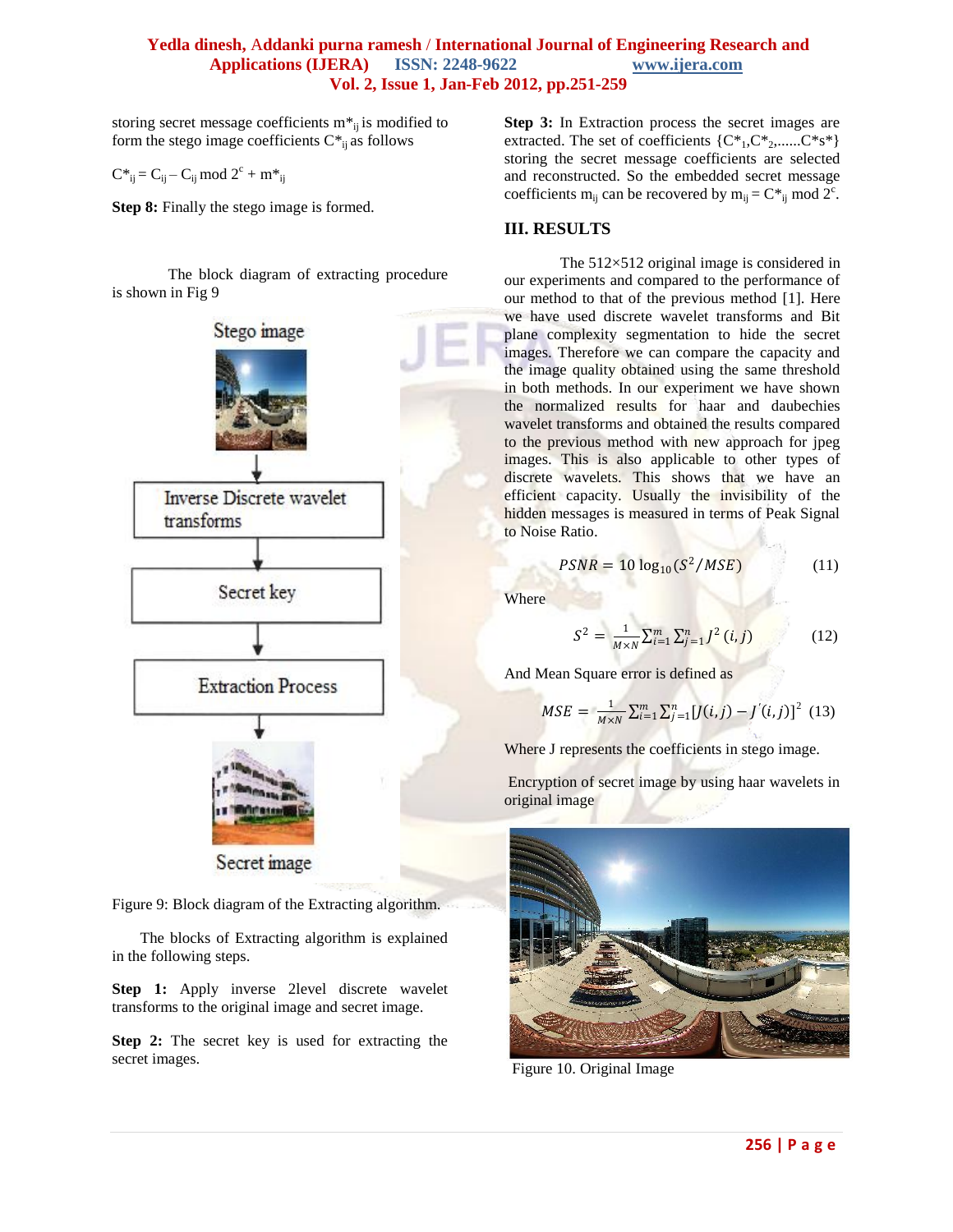

Figure 11. BPCS Image



Figure 12.Secret Image



Figure 13 Stego Image

Decryption of secret image by using haar wavelets



Figure 14.Extracted Secret Image

| Threshold |             | Applied | Previous |
|-----------|-------------|---------|----------|
|           |             | method  | method   |
| 0.3       | <b>BPP</b>  | 15.5    | 15.1     |
|           | <b>PSNR</b> | 19.1    | 18.4     |
| 0.4       | <b>BPP</b>  | 14.9    | 14.4     |
|           | <b>PSNR</b> | 20.1    | 19.6     |
| 0.5       | <b>BPP</b>  | 13.8    | 13.5     |
|           | <b>PSNR</b> | 22.3    | 21.6     |
| 0.6       | <b>BPP</b>  | 12.9    | 12.3     |
|           | <b>PSNR</b> | 25.2    | 24.3     |

Results by using haar wavelets with secret image embedded in original image. (normalized results)



Figure 15.Capacity versus complexity threshold for both methods.



Figure 16. PSNR versus complexity threshold for both methods.

Encryption of secret image by using Daubechies wavelets in original image

Table II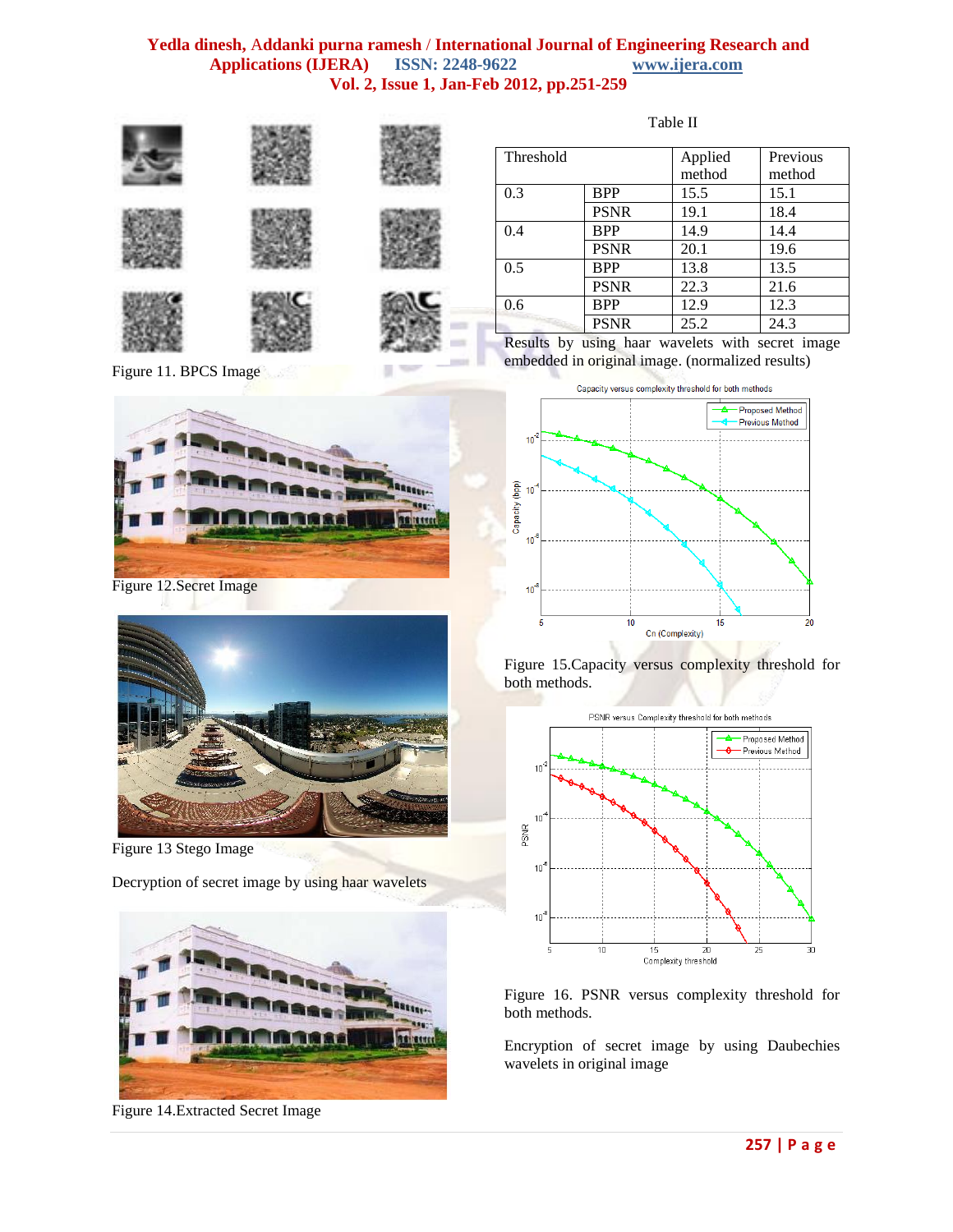

Figure 17. Original Image

Decryption of secret image by using Daubechies wavelets



Figure 21.Extracted Secret Image

Table III

|  | Thre |
|--|------|
|  | 0.3  |
|  | 0.4  |
|  | 0.5  |
|  | 0.6  |
|  |      |

Figure 18. BPCS Image



Figure 19.Secret Image



Figure 20. Stego Image

| Threshold |             | Applied | Previous |
|-----------|-------------|---------|----------|
|           |             | method  | method   |
| 0.3       | <b>BPP</b>  | 16.2    | 15.1     |
|           | <b>PSNR</b> | 20.1    | 18.4     |
| 0.4       | <b>BPP</b>  | 15.6    | 14.4     |
|           | <b>PSNR</b> | 21.1    | 19.6     |
| 0.5       | <b>BPP</b>  | 14.8    | 13.5     |
|           | <b>PSNR</b> | 22.8    | 21.6     |
| 0.6       | <b>BPP</b>  | 13.2    | 12.3     |
|           | <b>PSNR</b> | 26.3    | 24.3     |

Results by using daubechies wavelets with secret image embedded in original image (normalized results)



Figure 15.Capacity versus complexity threshold for both methods